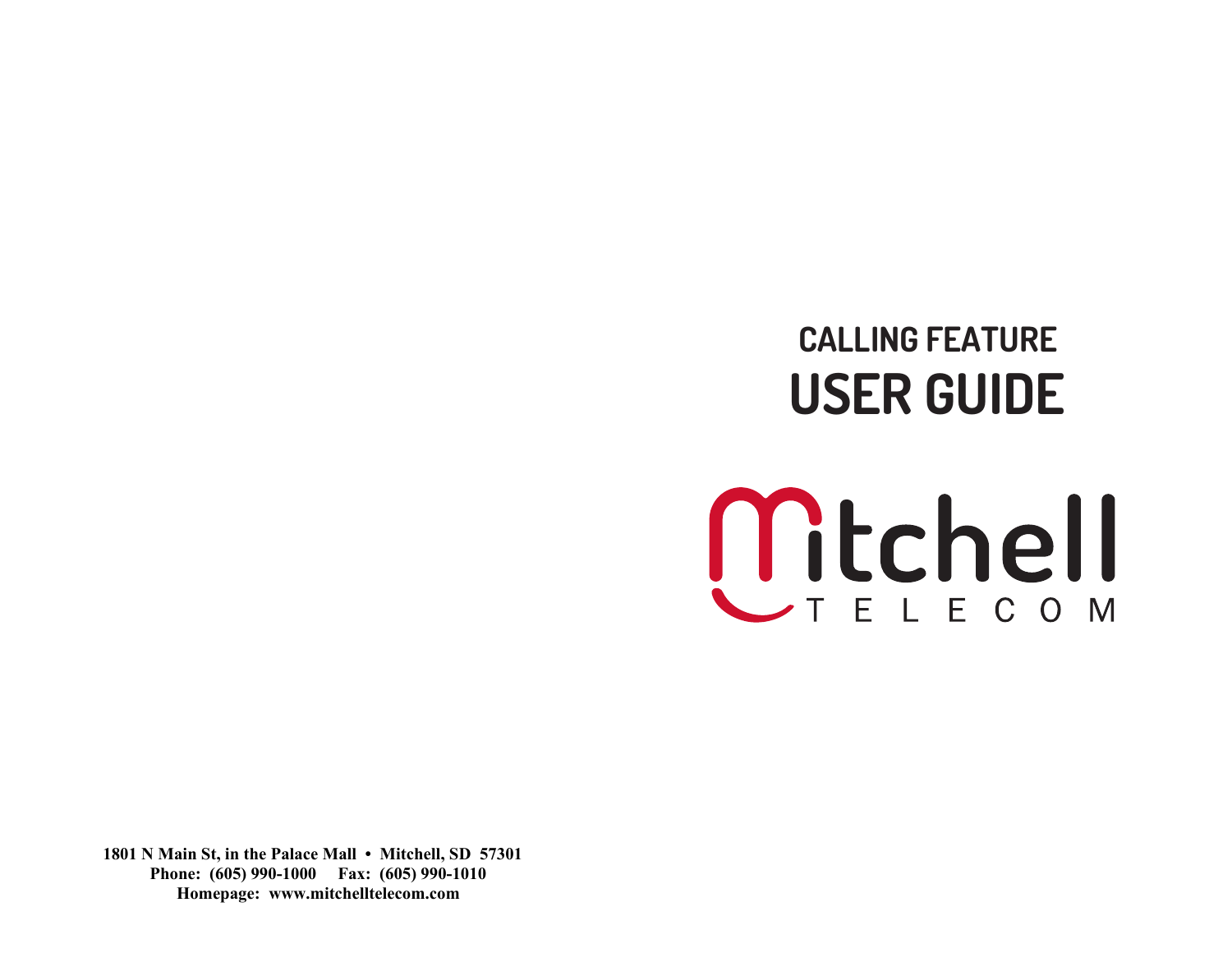# **Calling Feature User Guide**

 Mitchell Telecom offers a wide selection of Telephone calling features and services. These services offer you convenience, time savings, and greater control in the use of your telephone at a reasonable price.

 Each available feature or service is explained below and on the following pages. If you wish to add any of these services or require more information, please contact our business office by dialing 990-1000.

 Several features are available with a basic telephone line, and may be added to your telephone service at no additional monthly fee.

 *Additional features may be added to your telephone service for an additional monthly fee. Please contact our office for pricing or additional information.*

# *Features Available with Basic Telephone Service*

Each subscriber may have the following options available at no monthly charge with your Mitchell Telecom Telephone Service. Customer has the option to ADD or REMOVE from their service, depending on their needs.

# **Call Transfer**

*Manage more than one call at a time by transferring call to a third party, or establish a three-way conference* 

Call Transfer allows you to place a call on Call Hold, establish an additional call and subsequently form a three-way conference between parties. It also provides ability to redirect a call to another line or party, to free up your line. There are several types of Call Transfers supported. With one service, you can utilize this feature in a manner that best meets your specific needs.

# **How to use Call Transfer:**

To Transfer a Call the subscriber who is in two-way call with another party can depress switchhook for about a second, or Flash, then dials the third party to do one of the following:

- Add new party, converse privately, then disconnect to transfer the call. This is also known as **Supervised Transfer**
- Add new party and then depress switchhook for about a second, or Flash, to make a Three Way Conference •make a **Three-Way Conference**.
- • Add new party and then depress switchhook for about a second, or Flash, to make a **Three-Way Conference**, and then disconnect to **Transfer the Call**.
- Add new party and then depress switchhook for about a second, or Flash, and disconnect BEFORE the new party answers. This is known as a **Blind Transfer**.
- Add new party and then depress switchhook for about a second, or Flash, BEFORE new party answers. This is known as a **Quick Conference***.*

If the new party's line is busy when the transfer is attempted, the party who is transferring the call may depress the switchhook twice to reconnect the call.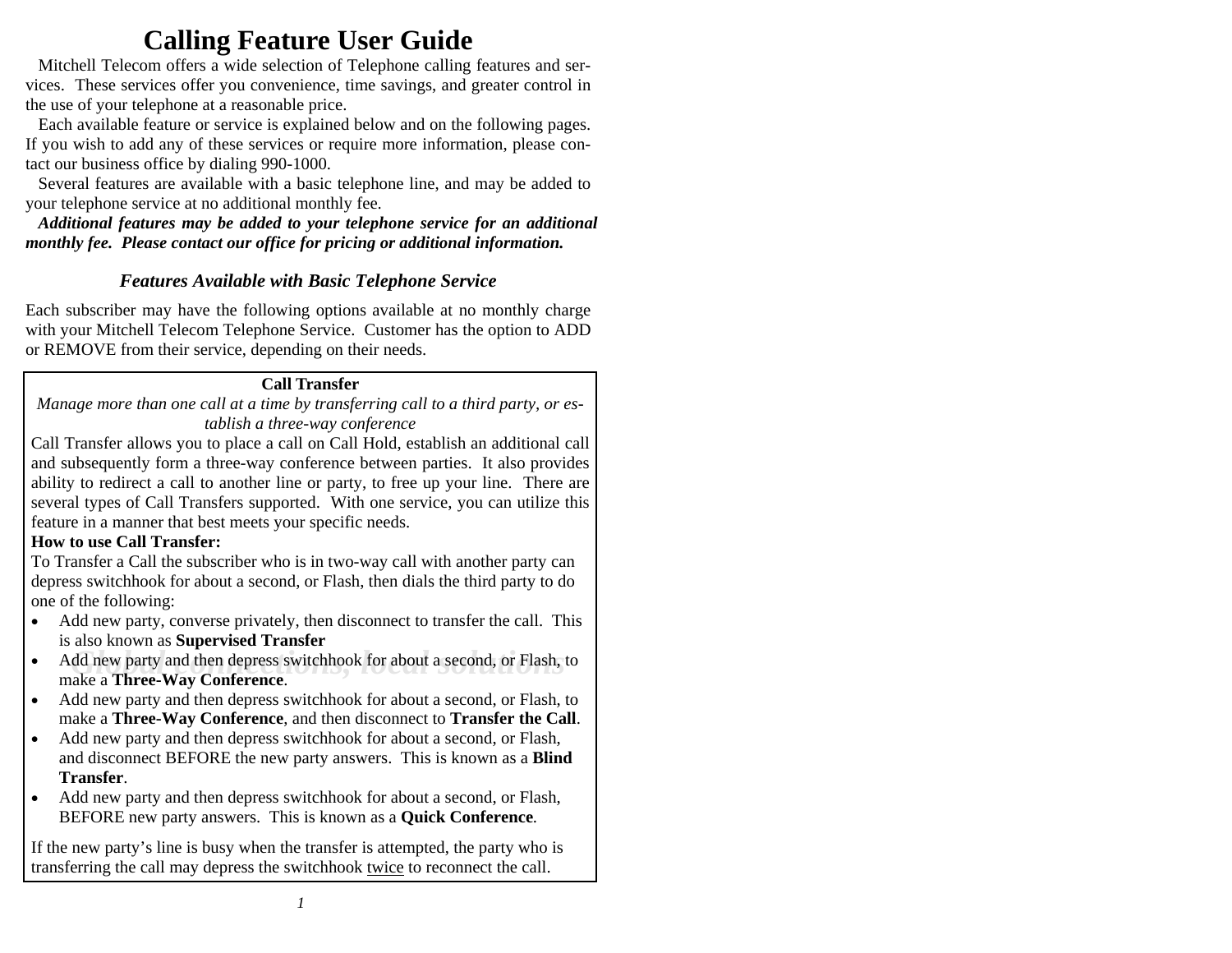#### **Call Hold**

*Place an on-going conversation on Hold, to call another or receive another call*  **To Place Call on Hold:** 

• While on a call you may depress the switchhook for about a second, or Flash button, then dial **\*96** to place that call on Hold.

• Confirmation tone is indication of successful Hold - Dial Tone will follow. **Actions Available:**

- You may place a call to another party, OR ...
- Utilize other features, OR ...
- Retrieve the held party by pressing **\*96**; upon which you will receive confirmation tone and will reestablish call connection.

#### **Home Intercom**

#### *Use your phone line as an intercom within home or business*

Turn your phone into a home communication system. Use your existing telephones to talk to someone in another part of the house, home office, or garage - wherever there's an extension.

#### **To Use Home Intercom:**

- •Dial the 7-digit phone number of the line you are on.
- • A recording will state that you are dialing an extension, and you should hang up the phone.
- A distinctive ring will be initiated to all phones on that line.
- •Wait for ringing to stop before picking phone up again. This will indicate another party with access to same line has picked up.
- •You may pickup your phone and converse with the other party.

#### **Originating 900 Call Block**

#### *Prevents 900 calls from being placed on your phone*

This service prevents a phone from being able to call a 900 number. This does not necessarily block international calls that may be used for information type services.

This service is included with each telephone line at no charge for our customers and does not require any customer interaction.

Should you wish to remove the block and place 900 service calls from your line, please contact Customer Service at 990-1000.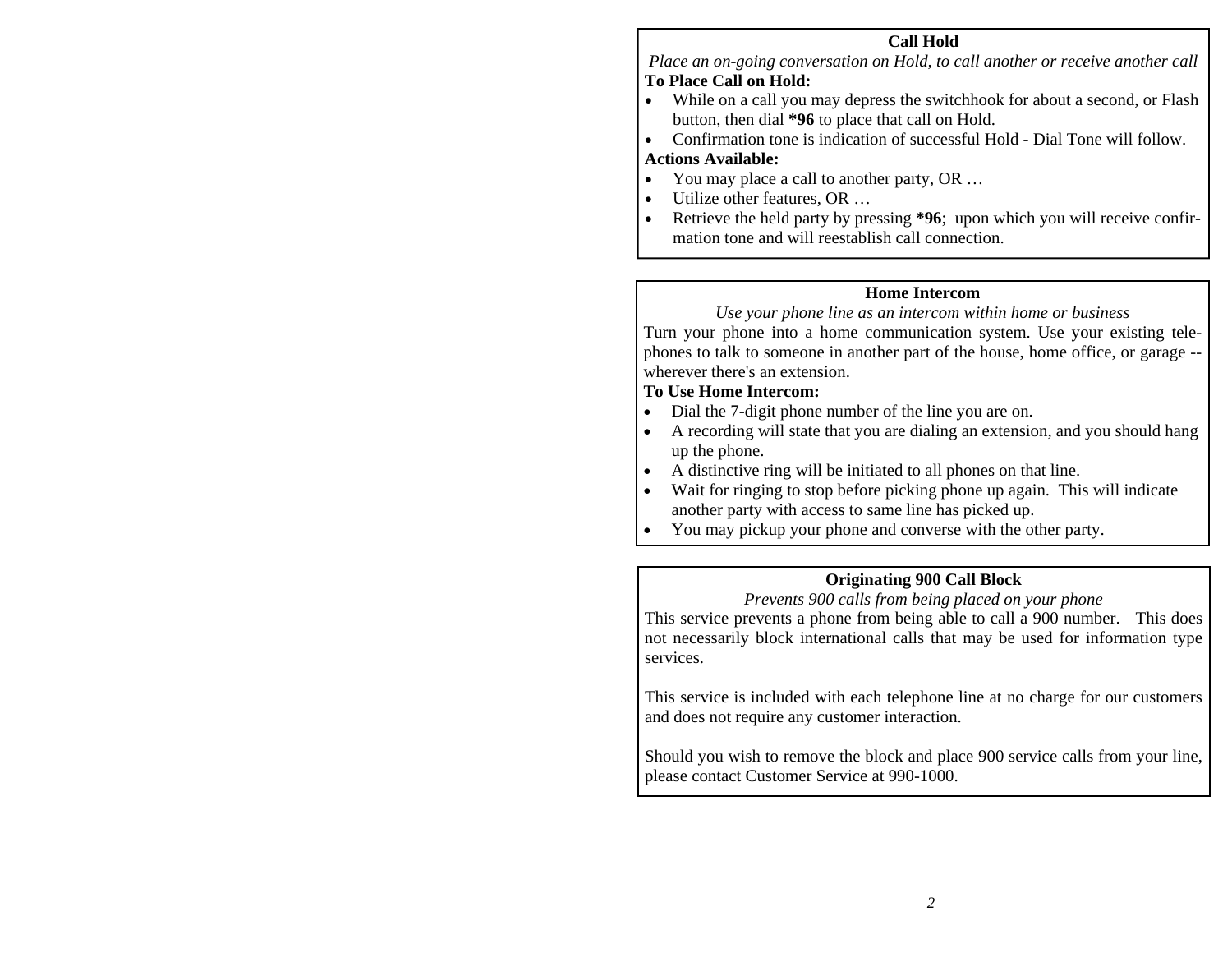#### **Three-Way Calling**

Talk to two different people at the same time. Add a second party to your existing call or put one on hold to make a second call. Three-Way Calling works with both local and long distance numbers.

# **To Add A Third Party:**

- First, to hold your existing call, depress the switchhook for about a second, or Flash button.
- • Upon receiving dial tone, dial the third number. (Speed Calling codes may be used if you also have this feature)
- • When the third party answers, you may talk privately before completing your 3-way connection.
- • With your third party on the line, depress the switchhook for a second, or Flash button to add the holding party.
- •Your Three-Way Call is now in effect.
- • If for some reason the call to the third party is not completed, depress the switchhook or Flash button twice to get back to your party on hold.

If the new party's line is busy when Three-Way Call is attempted, the party who is transferring the call may depress the switchhook twice to reconnect the call.

# **To Disconnect the Third Party:**

• Depress the switchhook for about a second, or the Flash button. You will now have only the original party on the line.

# **To Disconnect Completely:**

- •Simply hang up.
- • If either of the other two parties hangs up, you can continue to talk to the one remaining.

*Note: If you originated a Three Way Call, and you hang up to disconnect, the other two parties will also disconnect unless you utilize the Call Transfer feature listed on page 1.*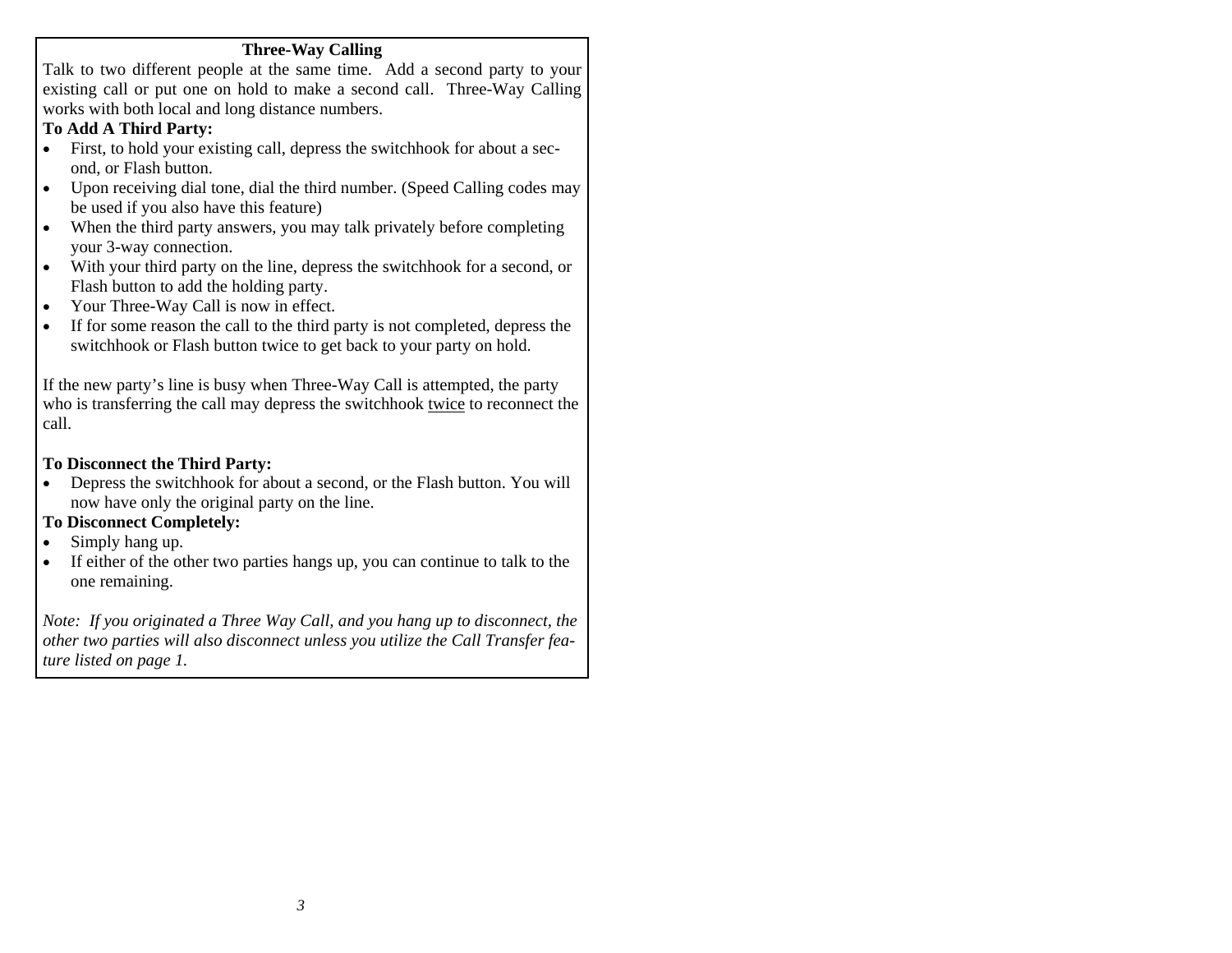#### **Terminating Call Manager**

*Blocks telem arketers and at the same time 'learns' who your friends are so that their calls complete without interference.* 

#### **How to use:**

• Dial \*95 From your home phone to enter the 'MAIN MENU'

# **The 'MAIN MENU' will give you the following o ptions:**

- •• Press 1 To ADD a number to your Blocked list
- •• Press 2 To Remove a number from your Blocked list.
- •• Press 3 To Remove ALL numbers from your Blocked list.
- •• Press 4 To ADD a number to your Known list.
- •• Press 5 To change the Language of your menu options.
- •• Press 6 To turn the Entire service ON.
- •• Press 7 To turn the Entire service OFF.
- •• Press 8 To Block calls from Private callers.
- •• Press 9 To Allow calls from Private callers.
- •• Press \* To Repeat menu options.

*Note: If you wish to add the last caller's number to your Blocked list, simply han g up an d dial \*96.*

# **Toll Restriction**

#### *Prohibits a subscriber from originating toll calls.*

Any atte mpted toll call originations are intercepted and ro uted to an announcement or tone. Calls terminating to a toll-restricted line are processed normally. Local calls and 911 calls are allowed.

# **Two Options for Toll Restriction:**

- 1) Toll Plus 800 The restriction includes toll-free service calls
- 2) T oll Without 800 Restriction T oll-free service calls are allowed t o originate fr om the line

# **Warm Line**

*Urgent or emergency phone number automatically dialed if user does not dial* Allows subscriber to com plete <sup>a</sup> call or <sup>a</sup> direct connect to <sup>a</sup> predefined destination, if user does not dial an y digits within <sup>a</sup> certain period of time. Interval ma y be set at up to 30 seconds.

# **How to use:**

- •• Upon telephone going off-hook, or being activated, for a period of time it will dial a predeter mined phone nu mber.
- •• Calls completed to this phone will be treated as normal
- • Once feature is placed on telephone service, no unique subscriber interacti on is required for its use.

Your Telephone service ma y contain one or several calling features described below. Unless otherwise indicated, these features an d services are available for an additional fee and can co mpliment your basic telephone service. Please contact Cust omer Service at 990-1000 for further details.

# **Automatic Callback**

# *Redials last number dialed. Keeps trying a busy party.*

# **How to use:**

- •• Typically used when you hear a busy signal, depress the switchhook and release quickly, or press Flash button. Listen for <sup>a</sup> special dial tone. OR…
- •• If you've already hung up, pick up the handset and listen for a normal dial tone.
- •Press **\*66**.
- •• If the line is still busy, hang up. Your phone will check the number for up to 30 minutes.
- •• A special callback ring alerts you if the line becomes free (some phones ring nor mall y).
- •• If you have a Caller ID display on telephone, it will display number it is read y to dial.
- •• Pick up the handset to automatically place the call.

# **To cancel:**

- •• Depress the switchhook and release, or press Flash button. Listen for a special dial tone.
- •• If you've already hung up, lift the handset and listen for a normal dial tone.
- •Press **\*86**.
- •• Listen for confirmation tone or announcement. Hang up.

*Note: If Automatic Call Back is performed t o a num ber wit h Priv acy Call Screening, that call may be rejected if the called number is marked "Private." If desired, you should press \*82, to remove Private call status and send calling information such as name and ph one number.*

*4*

# *Additional Telephone Calling Fe atures*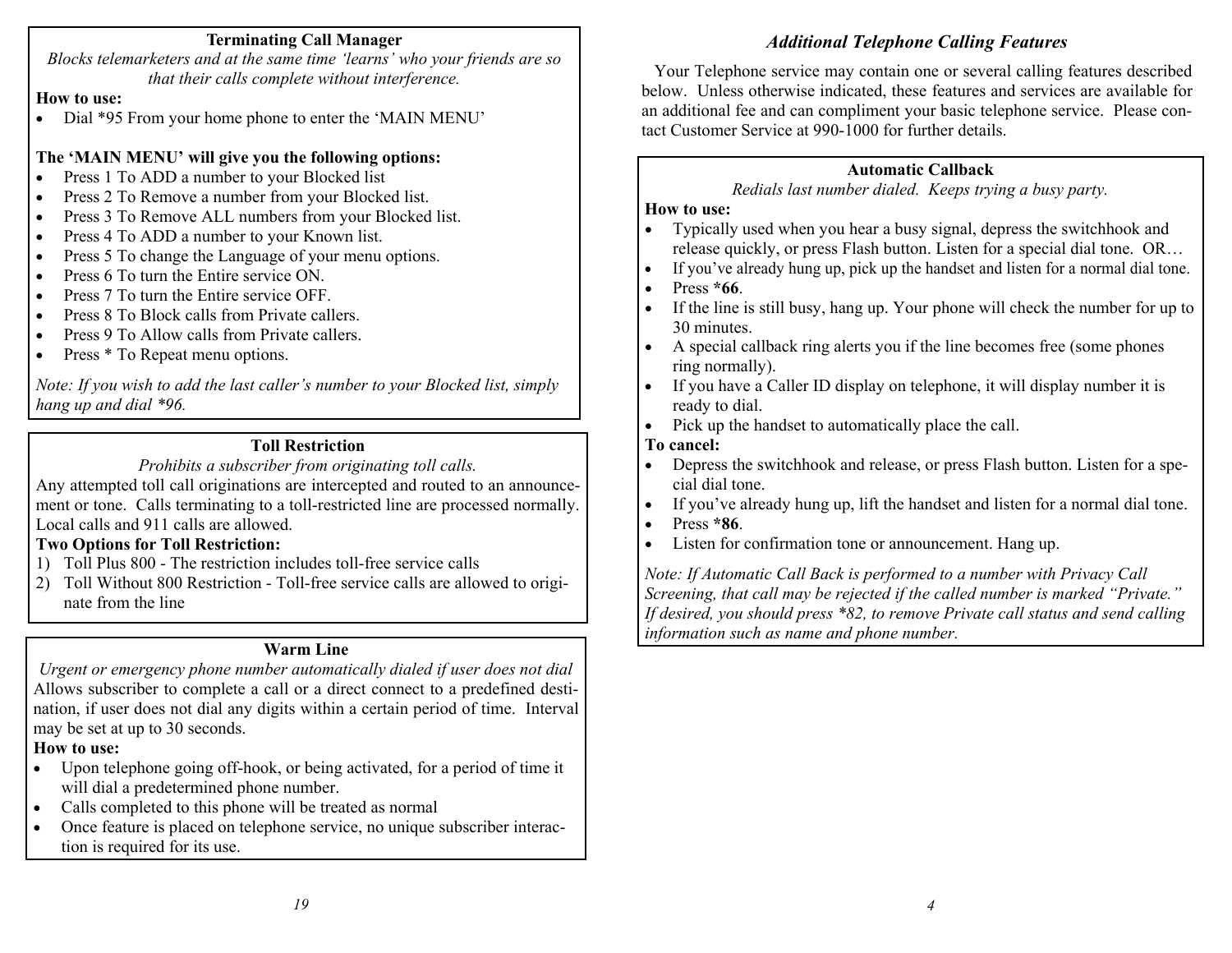#### **Automatic Recall**

*Redials the last incoming number.* 

#### **How does it work:**

- •Pick up the handset and listen for the dial tone OR…
- • If you were already on the phone and ignored a call waiting tone, depress the switchhook and release quickly, or press Flash button.
- • Upon dial tone, Press **\*69**. The number of the calling party will be announced along with the date and time of the call. You will be instructed to either dial '**1**' to return their call, or hang up.

#### **If the line is busy:**

- • Upon attempt to Automatic recall, you may hear announcement that called party's line is busy.
- •Hang up. Your phone will keep trying the line for up to 30 minutes.
- •A special callback ring alerts you if the line becomes free.
- •Pick up the handset to automatically place the call.
- •**To cancel:**
- •Press **\*89**. Listen for announcement. Hang up.

*Notes:* 

- *Automatic Recall will not call a number back that has been blocked or marked 'Private.'*
- *Does not work on 800 numbers, 900 numbers, cellular phone numbers, numbers outside the specified service area, or lines using Call Forward and some other call services.*

#### **Caller ID**

#### **How to use:**

- • When you receive a call, wait until your telephone completes the first ringing signal.
- • The telephone number calling you--and the name associated with that number in telephone company records--will automatically appear on your display screen.
- If you choose to answer the call, the name and number will remain on the screen until you or the caller hangs up.

*Notes:* 

- • *In addition to required service subscriptions, Caller ID requires a customer owned, compatible add-on Caller ID display or telephone display at the customer premise. This includes Caller ID on Call Waiting.*
- $\bullet$  *Name and number will be displayed when available. Not all are available or non-blocked. If you see UNKNOWN, UNAVAILABLE, OUT OF AREA, the person is calling from an area where Caller ID is not available.*
- •*Caller ID information is available with some Long Distance companies.*

#### **Speed Calling 8 & 30**

*Speed Calling allows you to call selected telephone numbers quickly by dialing an assigned code.* 

Add up to 8 or 30 frequently dialed numbers to your Speed Calling list for quick and easy dialing. Once programmed in, your Speed Calling list will be available from any phone on that line.

#### **To Establish Your Speed Calling List:**

- •Lift the receiver and listen for the dial tone.
- •Dial **\*74** for Speed Calling 8, (\*75 for 30)
- •Listen for three beeps and a steady dial tone.
- • Dial the code that you wish to store this telephone number. Valid codes are the numbers 2 through 9 (20-49 for 30).
- • Immediately dial the number you wish to program on that Speed Dial number, then press the ' **#**' key to store..

*Tip: Use typical 7- or 10-digit entries just as you would normally place call. For long-distance entries, dial 1 and the area code before the number.* 

• If the phone number is valid, there will be a second delay and then regular dial tone. At that time you may initiate any phone call or repeat steps 2 though 5 to add or modify additional Speed Call assignments.

#### **To Use Your Speed Calling Feature:**

- •Dial the appropriate two-digit access number (2-9) (20-49 for 30)
- •• Push the # button.
- •The phone number assigned to that code will be dialed automatically.
- **To Change Your Speed Call List:**
- • Simply follow the same steps for establishing your list. A new number automatically cancels out the corresponding existing number.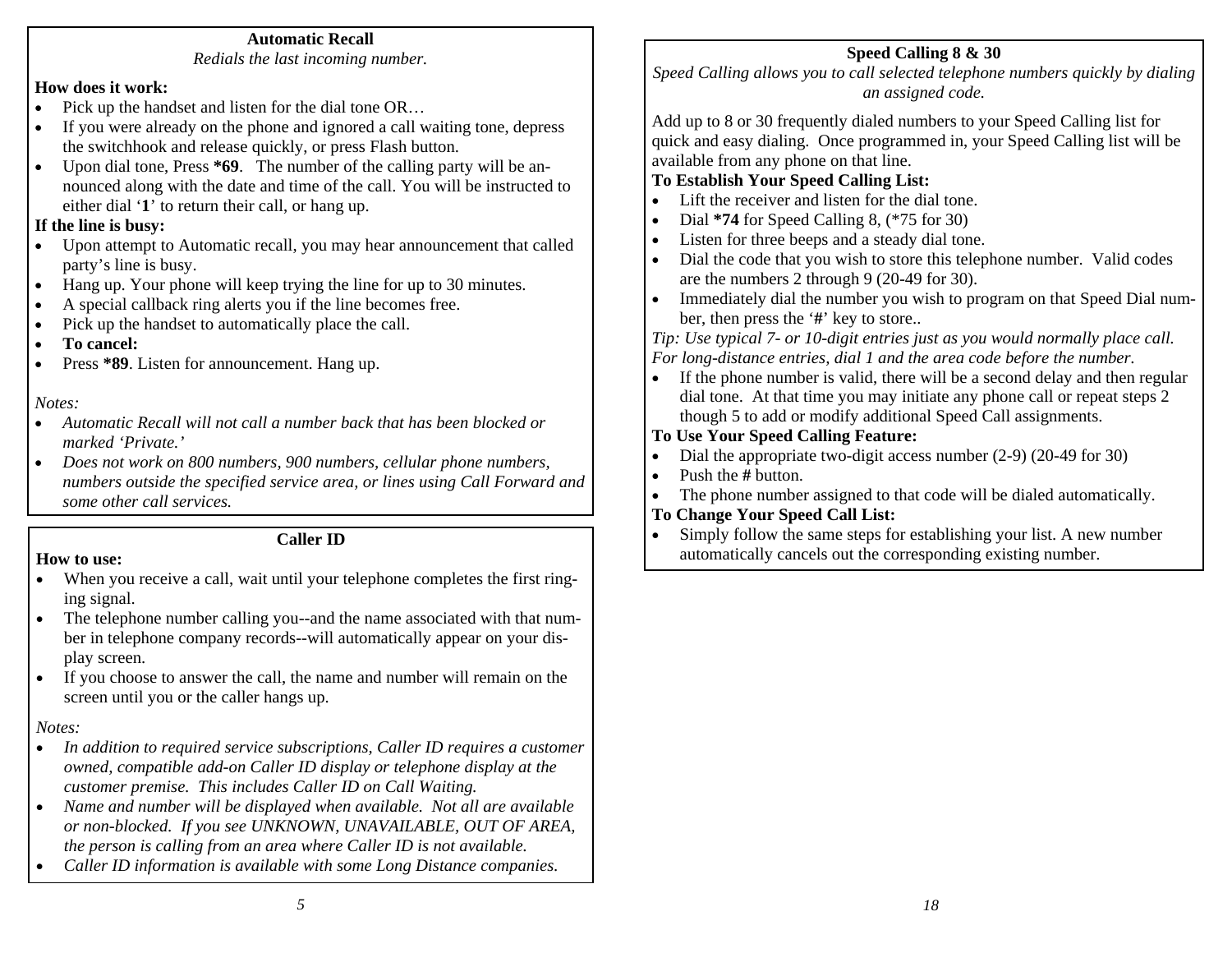### **Selective Distinctive Ringing/Call Waiting**

*Announces important callers with a special ring or tone.* 

Subscriber defines a list of important phone numbers that can receive a distinctive ring or call waiting tone. Calls from other phone numbers not on the list, will receive normal treatment.

# **How To Use:**

- Pick up the handset and listen for the dial tone.
- •Press **\*61**.
- • Listen for announcement telling you whether the feature is currently on or off. The recorded voice will then tell you how many (if any) numbers are currently stored on your list.
- • Follow the voice instructions and dial '**3#'** to turn the feature ON (if it is currently off), or turn the feature OFF (if it is currently on).
- **To add the last caller to your VIP list:**
- Press #01#.
- **To hear the phone numbers on your VIP list:**
- •Dial 1.
- •After the list is read, voice instructions will follow.

# **To ADD a number to your list:**

- •Press #.
- $\bullet$  Follow the voice instructions you hear. You can store up to 10 phone numbers on your list.
- **To REMOVE a number from your VIP list:**
- Press \*.
- •Follow the voice instructions to remove any or all of those numbers.
- **To hear instructions again:**
- •Dial 0

# **When someone calls:**

- • If the call is from someone on your VIP list, you'll hear a special ring. All other calls will have a normal ringing pattern.
- If you have Call Waiting and get a call from a number on your VIP list while you're on another call, you'll hear a special Call Waiting tone.

# **Caller ID Blocking/UN-Blocking**

*Prevents your number from being displayed to the person receiving your call.* 

Caller ID Delivery and Suppression feature suppresses your directory number delivery so the parties with Calling Number Delivery will not receive that information. If you have blocked your number, the called party's display will show a "PRIVATE" message.

 PER CALL BLOCKING capability is on your line for no additional cost, unless you have requested PER LINE BLOCKING (for customers with nonpublished phone numbers).

# **To BLOCK your number from being displayed, on a PER CALL BASIS:**

- •Pick up the handset and listen for the dial tone.
- •Press **\*67**.
- •Dial the number you're calling as usual.
- • The person you've called will not be able to see your name or number displayed on their telephone display screen. Instead, a "Blocked" description is usually displayed.

#### *Notes:*

- • *You must dial \*67 before each call you wish to block. Otherwise, your phone number will be released to the person receiving the call.*
- • *There is no monthly charge or per-use charge for Caller ID Delivery & Suppression*

#### **If you have PER LINE BLOCKING (customers with non-published numbers) and want to UNBLOCK your number for display to the called party:**

- •Pick up the handset and listen for the dial tone.
- •Press **\*82**.
- • The people you've called will now be able to see your name and number displayed on their telephone display screen.

# *Notes:*

- • *You must dial \*82 before each call you wish to UN-block. Otherwise, your phone number will NOT be released to the person receiving the call.*
- • *Display of name and number on the called party's end is contingent upon having compatible Caller ID equipment.*
- • *Non-Published phone numbers may request to have Per Line Blocking activated for no additional charge.*
- • *Business customers can subscribe to Per Line Blocking only by demonstrating a need, under criteria set forth in the Mitchell Telecom tariff. The demonstration of need is waived for law enforcement centers, shelters for battered persons, and government agencies engaged in undercover operations.*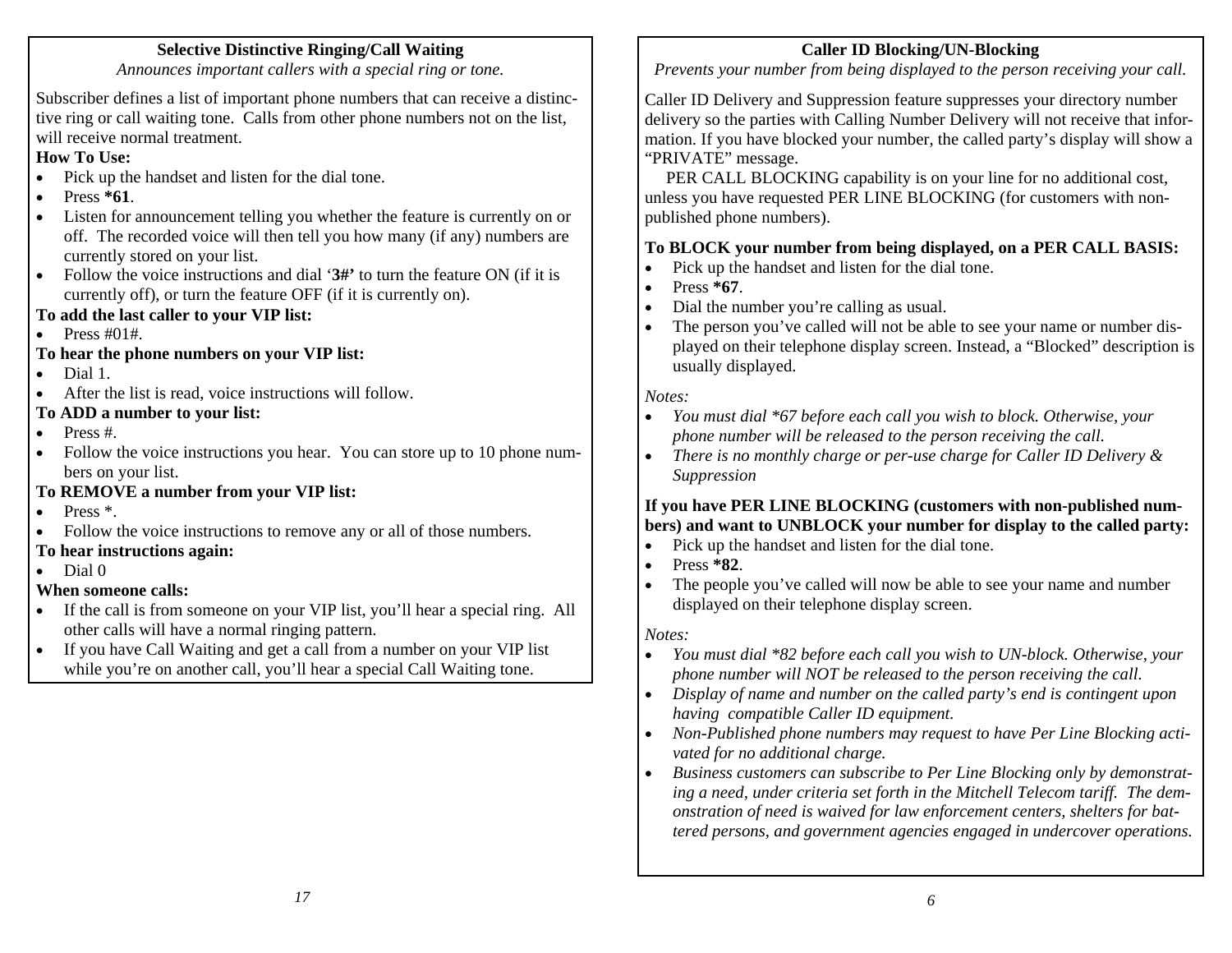#### **Call Forward Busy Line**

*If your phone is busy, redirect calls to another telephone.* 

Too many calls to handle all at once? This Call Forward features helps manage your calls so customers don't get a busy tone.

- • If you are a Voice Mail subscriber, this feature is used along with support of Voice Mail and subscriber will not be able to make changes as noted below. Please contact Mitchell Telecom if additional information is required.
- • If you do NOT have Mitchell Telecom's Voice Mail service and subscribe to Call Forward Busy Line feature on a monthly basis, please continue to read use instructions below.

#### **How does it work:**

• If an incoming caller receives a busy signal, this feature will forward to another telephone number of your choice.

#### **To Activate Call Forward Busy Line:**

- •Lift the receiver and listen for the dial tone.
- •Dial **\*68** and listen for a dial tone.
- • Now, dial the number where you wish your calls forwarded. (Speed calling codes may be used if you also have this feature.)
- • When destination phone number has been validated, you will hear a confirmation tone, followed by dial tone, confirming your Call Forwarding Busy Line feature is now in effect.
- • If you entered an erroneous phone number you will hear an announcement stating such. If there is no answer or the line is busy, hang up and repeat the previous steps.
- • Once you've activated Call Forwarding Busy Line, the phone will make one short ring each time a call is forwarded. However, you can still make outgoing calls from this phone.
- •If you wish to change the phone number your calls are being transferred to,

#### steps.

*Note: Toll or long distance charges may be applicable if forwarded to an out of area phone number.* 

# **To Deactivate:**

- •Lift the receiver and listen for the dial tone.
- •Dial **\*88**.
- •Listen for two beeps. Call Forward Busy Line is now discontinued.

# **Selective Call Rejection**

#### *Blocks unwanted calls from disturbing you*

A subscriber maintained list of phone numbers determines which incoming callers will be rejected and redirected to an announcement. Other callers will pass through as normal.

#### **How to use:**

- •Pick up the handset and listen for the dial tone.
- • Press **\*60** and listen for announcement telling you whether the feature is currently on or off. An announcement will then tell you how many (if any) numbers are currently stored on your rejection list.
- • Follow the voice instructions and dial '**3#**' to turn the feature ON (if it is currently off), or to turn the feature OFF (if it is currently on).
- • Follow the voice instructions you'll hear to add or remove a number from your rejection list.

#### **When someone calls:**

• If your service is turned ON, callers who are on your rejection list will hear an announcement that your number is not accepting calls at this time. All other calls will ring through as usual.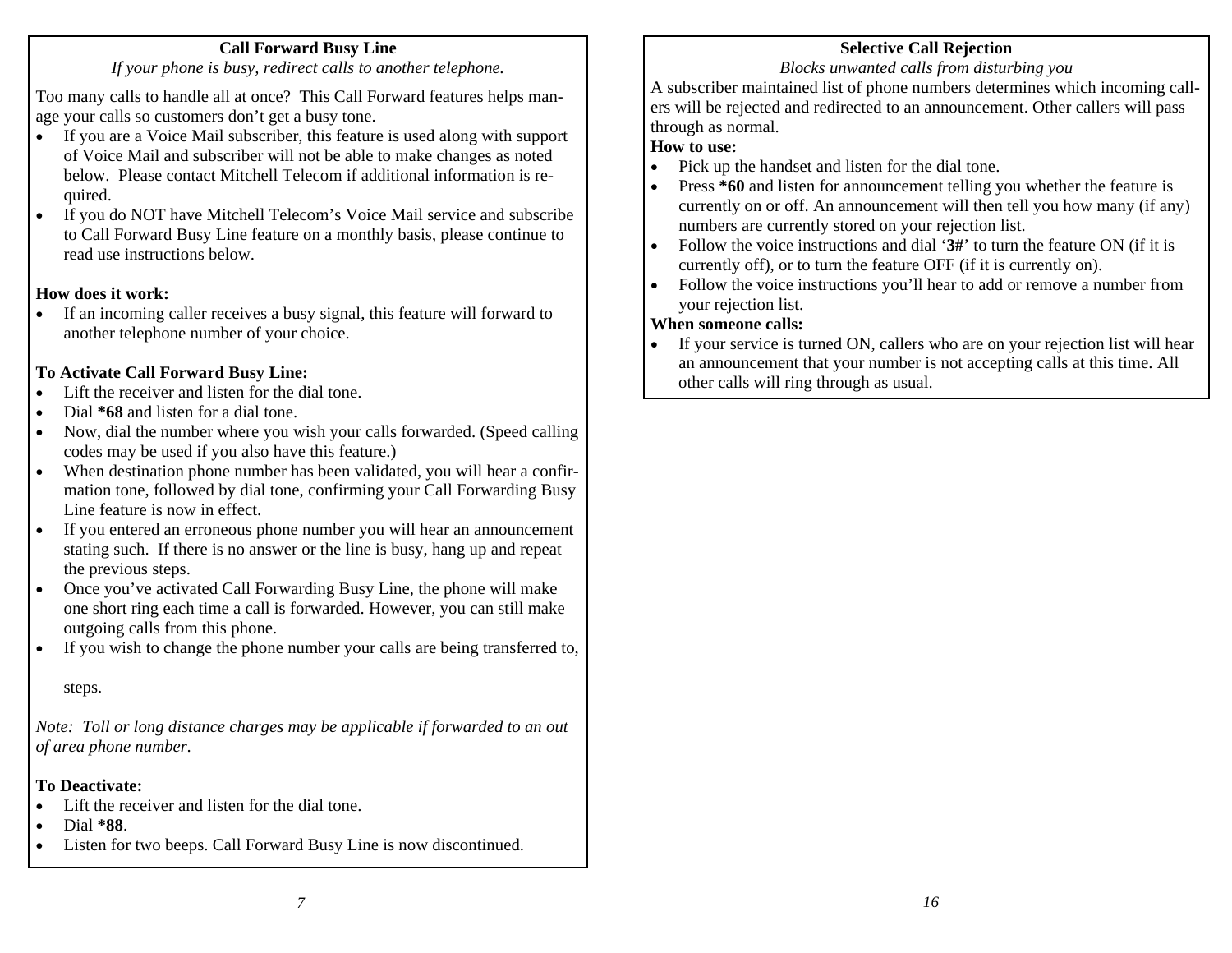# **Selective Call Acceptance**

*Gives you control over which calls you'll take.* 

Selective Call Acceptance allows cust o mers to defi ne <sup>a</sup> list of up to (32) calling director y nu mbers that will be accepte d. Any calling nu mbers n ot o n that list will be routed to announce ments an d rejected. The calling party not on the acceptance list will recei ve an announcement stating that the call is not presently being accepted by the called party.

# **How To Use:**

- •• Pick up the handset and listen for the dial tone.
- •• Press \*64 and listen for announcement telling you whether the feature is currentl y o n or off. T he recorded voice will then tell you how man y (if any) nu mbers are currentl y stored on your acceptance list.
- •• Follow the voice instructions and dial '3#' to turn the feature ON (if it is currently off), or to turn the feature OF F (if it is currently on).
- •• Follow the voice prompts to add or remove a number from your list.

# **When someone calls:**

- •• When your service is turned ON, you'll receive calls only from those on your acceptance list.
- •• Callers who are not on your list will hear an announcement that you are not accepting calls at this time.

# **Selective Call Forwarding**

Selective Call Forwarding will allow the subscriber t o have certai n terminating calls forwarded t o a designate d rem ote station. **How to use:**

- •• Pick up the handset and listen for the dial tone.
- •• Press  $*63$  and listen for an announcement telling you whether the feature is currently on or off. The recorded voice will then tell you how many (if an y) <sup>n</sup> u mbers are currentl y stored o n y o ur forward list.
- •• Follow the voice instructions and dial '3#' to turn the feature ON (if it is currentl y off), or to turn the feature OF F (if it is currentl y on).
- •• Follow the voice instructions you'll hear to enter or change the current "forward to" nu mber.
- •• Follow the voice instructions to add or remove a number from your list.

# **When someone calls:**

•• If your service is turned ON, and caller is on your forward list, the call will be re-routed to your "forward-to" number. If the caller is not on your forward list, the call will ring at y our home as usual.

# **Call Forward Don't Answer**

*If your phone is not answered, redirect call to another telephone.* 

Hard to be in all places at once? This Call Forward features helps manage your calls so custo mers get thro ugh.

- •• If you are a Voice Mail subscriber, this feature is used along with support of Voice Mail and subscriber will not be able to make changes as noted below. Please contact Mitchell Telecom if additional infor mation is required.
- •• If you do NOT have Mitchell Telecom's Voice Mail service and subscribe to Call Forward Don't Answer feature o n <sup>a</sup> monthl y basis, please continue to read instructions below.

# **How does it work:**

•• If an incoming call is not answered after a certain number or rings (from 3 to 8), this feature will forward to another telephone nu mber of yo ur choice.

# **To Activate Call Forward Don't Answer:**

- •• Lift the receiver and listen for the dial tone.
- •• Dial **\*92** and listen for a dial tone.
- •• Now, dial the number where you wish your calls to be forwarded. (Speed calling codes may be used if you also have this feature.)
- •• When destination phone number has been validated, you will hear a confirmation tone, followed b y dial tone, confirming your Call Forwardin g Don't Answer feature is now in effect.
- •• If you entered an erroneous phone number you will hear an announcement stating such. If there is no answer or the line is busy, hang up and repea<sup>t</sup> the previous steps.
- •• Once you've activated Call Forwarding Don't Answer, the phone will make one short ring each time <sup>a</sup> call is forwarded. However, y o u can still make outgoi ng calls fr om t his pho ne.
- • If you wish to change the phone n u mber your calls are being transferred to, just deactivate the first (see below), and redirect y o ur calls using t he above steps.

*Note: Toll or long distance charges may be applicable if forwarded to an out of area p hone number.* 

# **To Deactivate:**

- •• Lift the receiver and listen for the dial tone.
- •Dial **\*93**.
- •• Listen for two beeps. Call Forward Don't Answer is now discontinued.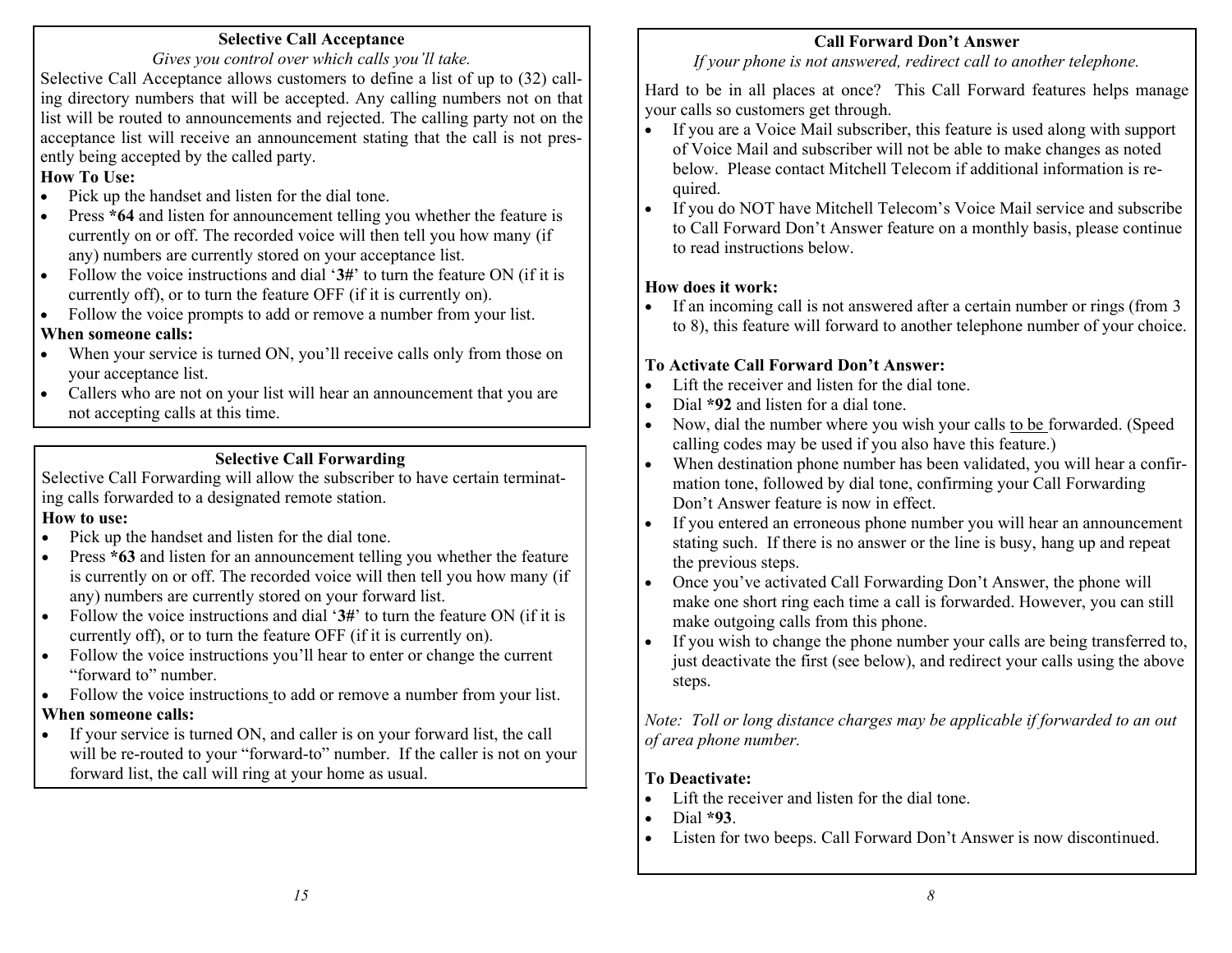### **Call Forwarding Variable**

*Redirect all incoming calls to another telephone number.* 

#### **To Forward Your Calls:**

- •Lift the receiver and listen for the dial tone.
- •Dial **\*72** and listen for a dial tone.
- • Now, dial the number where you wish your calls forwarded. (Speed calling codes may be used if you also have this feature.)
- • When destination phone number has been validated, you will hear a confirmation tone, followed by dial tone, confirming your Call Forwarding Variable feature is now in effect.
- • If there is no answer, or the line is busy, hang up and repeat the previous steps.
- • Once you've activated Call Forwarding Variable, the phone will make one short ring each time a call is forwarded. However, you can still make outgoing calls from this phone.
- • If you wish to change the phone number your calls are being transferred to, just discontinue the first, (see below), and redirect your calls using the above steps.

*Note: Toll or long distance charges may be applicable if forwarded to an out of area phone number. This feature takes priority over Call Forward Busy Line or Don't Answer* 

#### **To Deactivate:**

- •Lift the receiver and listen for the dial tone.
- •Dial **\*73**.
- •Listen for two beeps. Call Forwarding Variable is now discontinued.

# **Remote Activation of Call Forwarding**

*Activate or deactivate Call Forwarding from remote telephone*  Call Forwarding Variable is normally activated on the phone it serves. When you can't be at that phone to administer, it can be activated from another location. **How to use:** 

- • Dial the administrator access phone number of 990-6010. (If calling from outside the local area be sure to add 1+605)
- • Voice announcement will prompt you to enter your 10-digit phone number, of which Call Forward is assigned
- • Then enter your 5-digit PIN for Remote Activation of Call Forwarding, provided to you when service was activated.
- • Prompts will be: 1) Activation, 2) Deactivation, 3) Change your PIN (see sub-options for each below)

*Options require steps above be completed* 

**Activation** (option #1):

- • Upon selecting "**1**", enter the destination phone number you wish calls to be forwarded.
- • Voice prompt will confirm its entry and will instruct you to hang-up. **Deactivation** (option #2):
- • Upon selecting "**2**", voice prompt will state that Call Forwarding is now inactive and will advise you to hang-up.

#### **Change your Personal Identification Number (PIN)** (option #3):

- •Upon selecting "**3**", enter desired NEW Personal Identification Number.
- •Voice prompt will return you to main menu of the three options.
- •You may hang-up to EXIT.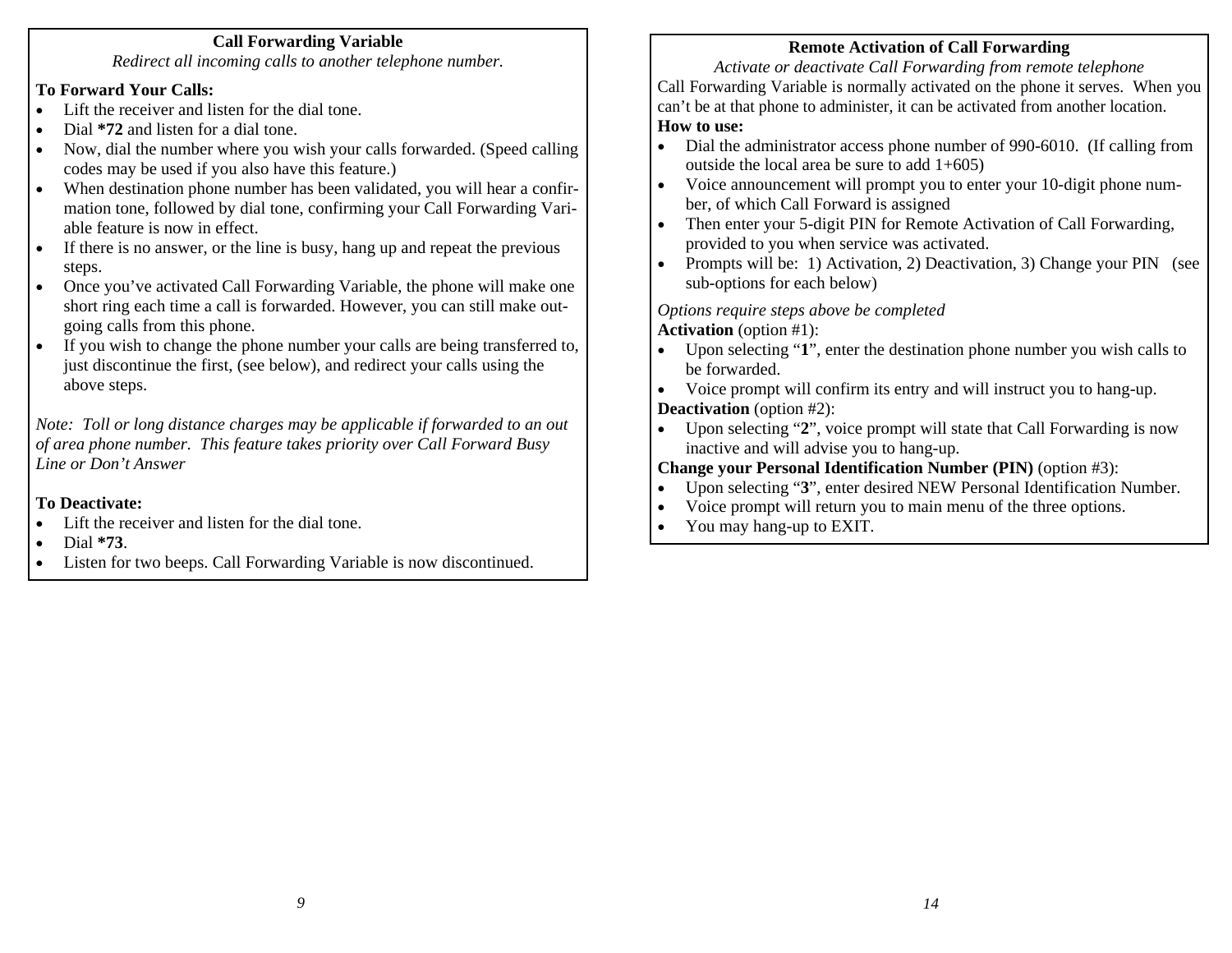# **Find Me Ringing**

*Simultaneous or sequential ringing of up to six telephone numbers*  Be accessible to your family or customers, without them needing to know several contact phone numbers. Incoming calls can be guided to one or up to six different phones, depending on your availability.

#### **How it Works:**

- • When Find-Me is activated on your line, an incoming call can be guided to another phone for you to take the call.
- • This allows incoming calls to ring on one or several other (up to 6) phones if call is not answered at the phone number originally dialed.
- • Find-Me Ringing supports dialing alternative phone numbers sequentially (one at a time per interval definition) or simultaneously.
- • (optional) Voice announcement can tell caller it is searching for called party and to wait on the line

# **How To Administer:**

- • This feature is administered by the customer via the ManageMyPhone.com webpage interface or Phone Central PC interface. It requires a username and password to allow secured entry for user administration.
- • The interface allows the user to activate/deactivate the service, or change how it works.

#### **Hot Line**

*Urgent/Emergency phone number automatically dialed by picking up telephone*  Allows subscriber to complete a call or a direct connect to a predefined destination, with no user dialing required.

#### **How to use:**

- Upon telephone going off-hook, or activated, it will dial a predetermined phone number.
- •Calls completed to this phone will be treated as normal
- • Once feature is placed on telephone service, no subscriber interaction is required for its use.

#### **Line Hunting**

*Directs incoming calls to available lines, reducing customer wait time.*  Business telephone services where numerous incoming calls to one phone number are distributed to multiple lines. This feature makes best use of existing phone lines without the caller having to know additional phone numbers. **How it works:** 

- • Once the feature is placed on the telephone service, no subscriber interaction is required, and its use is transparent to the caller.
- • Multiple calls completed to a given phone number can be distributed to idle additional lines for completion.

#### **Call Waiting**

*Call Waiting alerts you with a special tone during a telephone conversation that another call is waiting to be answered.* 

If you have an incoming call while you are already on the line, the Call Waiting feature will alert you. You may then put the first party on hold while you catch your second call. It will greatly reduce missed calls due to a busy phone. **How does it work?** 

- •A special tone tells you another call is waiting. Only you hear this tone.
- • Another reminder tone will be heard 10 seconds later if the waiting call remains unanswered.
- •The second caller hears the normal ringback tone only.

#### **To Answer the Second Call:**

- • Depress the switchhook for about one second, or Flash button, to place your first call on hold.
- •You will automatically be connected with the second caller.

#### **To Alternate Between Calls:**

- • By depressing the switchhook for about a second, or Flash button, you may alternate between calls.
- •Each conversation is private and cannot be heard by the other caller.

#### **To Terminate Either Call:**

- •Simply hang up.
- •Your telephone will then ring.
- •When you answer it, you'll be connected with the other caller.

#### **Cancel Call Waiting**

(on per call basis)

#### **Outgoing Call**

- •Lift the receiver, listen for the dial tone and press **\*70.**
- •After confirmation tone, dial number you are calling.

#### **Incoming Call**

- • Depress switchhook, or Flash button, to put call on 'hold', listen for dial tone and press **\*70.**
- • After confirmation tone, depress switchhook, or Flash button, to return to caller.